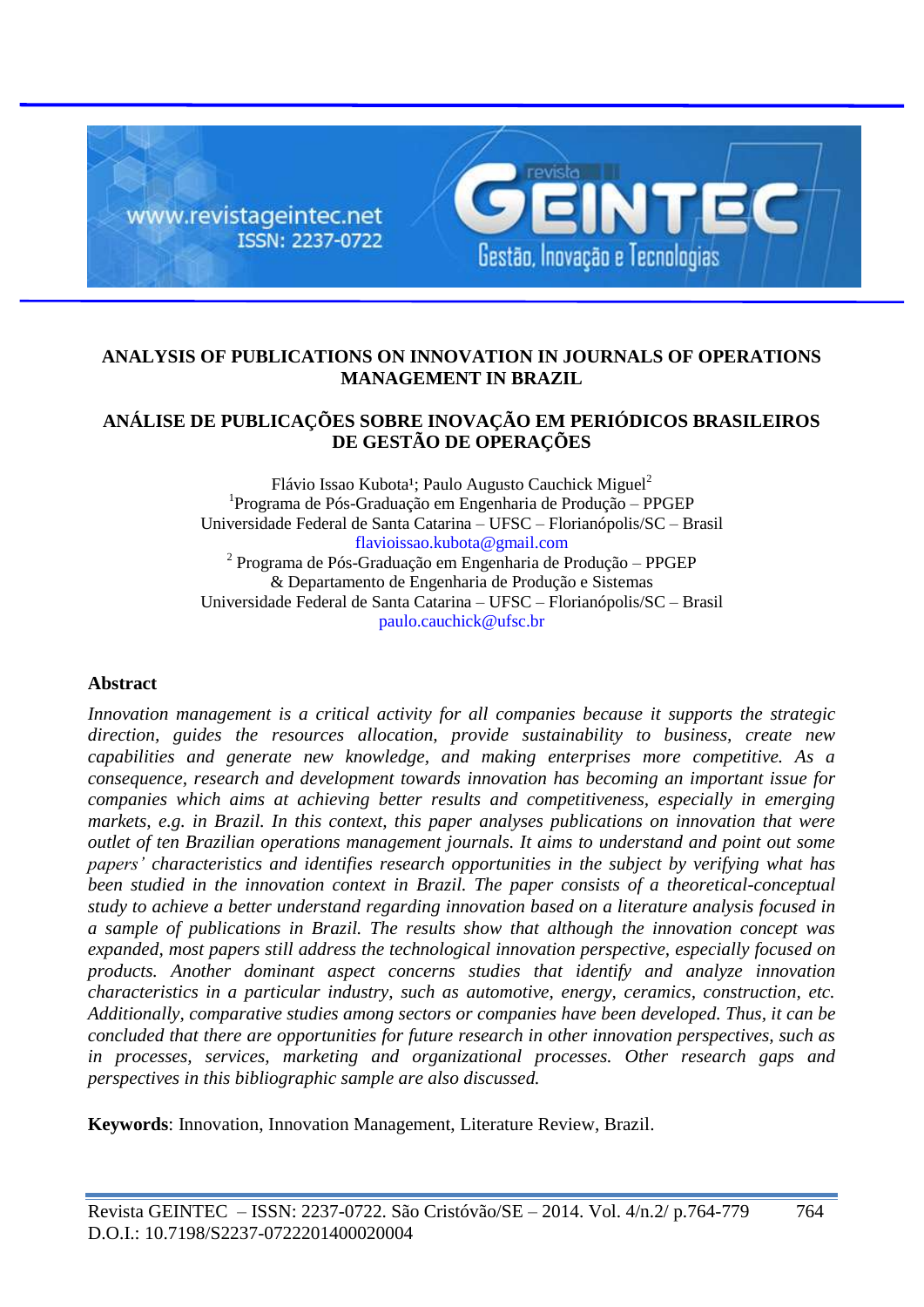### **1. Introduction**

Innovation has become a key concept in recent years, since helps to create truly innovative products and/or services that add value to consumers and consequently generate higher profit margins and better company's image. Organizations that seek the best results are managing their businesses in a context of constant changes. As some authors state, innovation is a prerequisite to survival, success and corporate continuity, especially in markets where competition is stronger (Pinheiro, 2002). Therefore, research and development towards innovation has becoming a relevant concern for companies and industrial sectors that aim improved results and competitiveness, particularly in emerging markets, e.g. in Brazil, where economy has been growing and improving and consumers have particular needs and expectations. In addition, aspects such as technological changes, numerous pressures for lifecycle reduction and tough global competition make innovation management an important tool for organizations survival (Cooper *et al.*, 2001). Moreover, the previous cited authors state that innovation management is a critical activity for all companies because it supports the strategic direction, guides the resources allocation, provide sustainability to business, create new capabilities and generate new knowledge, making enterprises more competitive. In addition, Zhang *et al.* (2012) claim that firms need to examine how to manage customer assets more effectively when making innovation strategies.

Costa and Nascimento (2011) claim that competitive innovation is more than just good ideas, because each innovation project involves many decisions, being necessary planning a decision process design. Innovation complexity has increased quickly, especially in recent years. As major forces that influence the competitive search for speed, efficiency and quality in innovation development are (Rozenfeld *et al.*, 2006): the increased market internationalization as well as product diversity and variety, current products lifecycle reduction, competition patterns change between organizations and consumer expectations concerning quality and technology. In this sense, Scholtissek (2012) mentions that many excellent ideas fail due to failures during the implementation. Other ideas initially considered as "great" fail because they not impress the customers. The previous author (Scholtissek, 2012) adds that Joseph A. Schumpeter already told: "Innovation is the process of finding economic applications for inventions". In other words, an invention is only an innovation when it reaches the commercial success.

In this context, this paper aims at analyzing publications on innovation in ten Brazilian operations management journals. The purpose is also to understand and point out common characteristics, innovation perspectives approached and research opportunities in the subject by verifying what has been studied in the Brazilian innovation context. Besides this introduction, the paper is structured as follows. Next section outlines the literature on innovation management and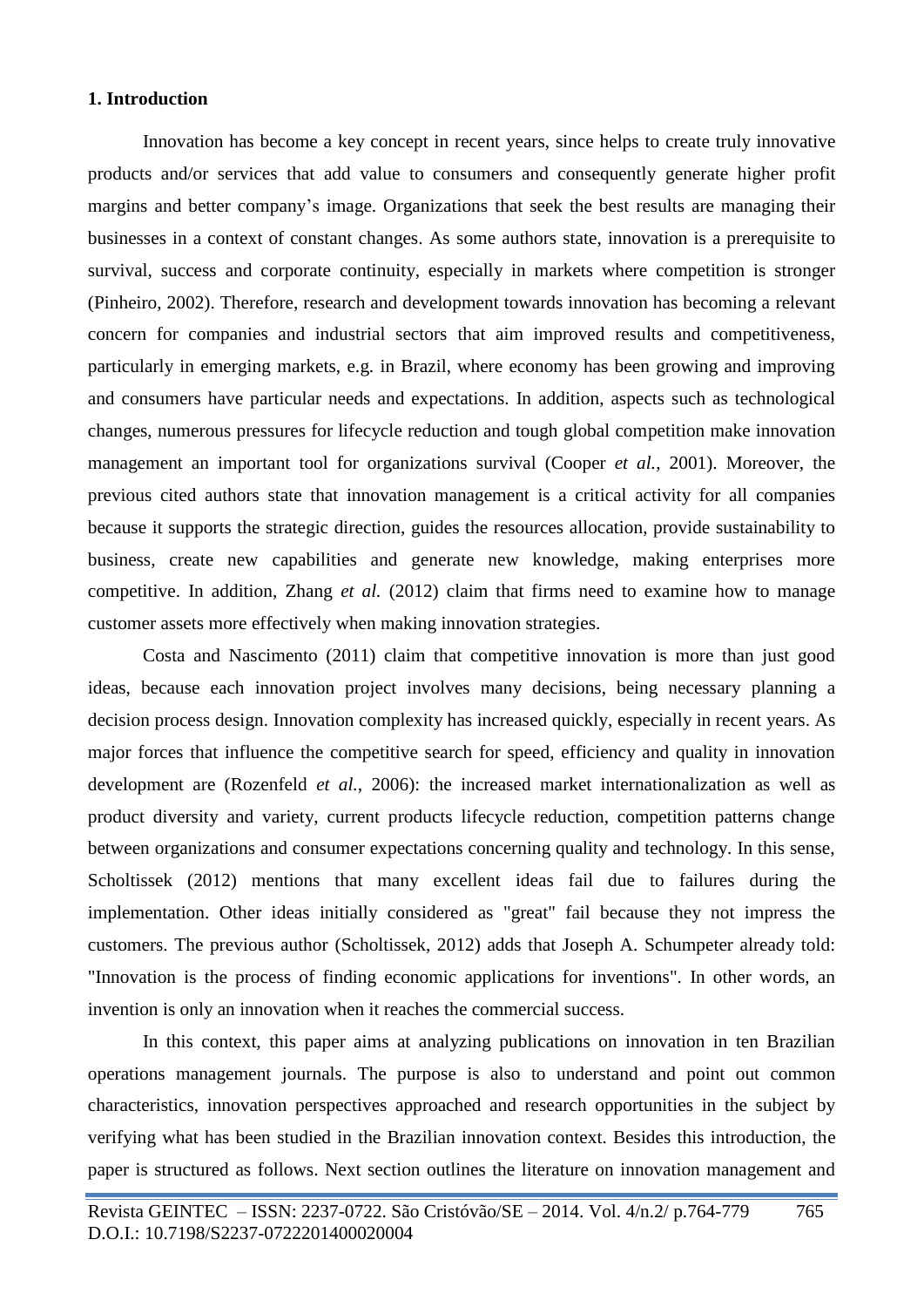the third section describes the research methods as well as the characteristics observed in the retrieved publications. The fourth section presents the results and discussion with regard to the literature analysis. Finally, the fifty section points out some conclusive points in addition to opportunities for future studies.

### **2. Literature on Innovation**

According to management scholars, innovation capability is the most important determinant of firm performance (Mone *et al.*, 1998). Innovation is widely regarded as a critical source of competitive advantage in an increasingly changing environment (Crossan and Apaydin, 2010; Dess and Picken, 2000; Tushman and O'Reilly, 1996). Over the past years, researchers and industrialists have recognized the need for and the importance of developing approaches to enhance competitive advantage in new product development (Cormican and O'Sullivan, 2004). Developing new products and innovate are central questions also to mature industries, which have long lifecycle products, mature technology and solid billings (Costa and Nascimento, 2011).

Afuah (2003) considers that innovation is based on the use of a new technological or market knowledge to offer new products or services to customers. According to the same author, a product can be considered new when its features are improved or novel. In addition, innovation is something broad and can be understood as the process which aims to turn opportunities in new ideas and put them into practice widely. Therefore, innovation is important to turn technological potential (technological resources) into succeeded goods and services, because it is insufficient to associate technology and competitive edge, since there is no direct connection between them. This essential process consists of dominate adapted technologies to support innovation capability and develop innovation to build competitive edge through applications which correspond to customers' needs (Gomes and Kruglianskas, 2009).

The development of an innovation strategy includes setting goals, desirable domains and products. For this, it is necessary to define the internal and external sources which will be monitored and the key principles of sources management that will guide decisions in order to ensure that strategic objectives were attended (Gomes and Kruglianskas, 2009). In this sense, one of the main difficulties to innovate is that although companies can look to other firms to innovate, they hardly ever do this in a systematically manner and under an explicit strategy perspective, often limited to a unique source, in an isolated way. Few enterprises have a source information management strategy towards innovation, managing in an integrated approach several sources to obtain more results (Gomes and Kruglianskas, 2009). Most innovative companies manage different sets of innovation channels, incorporating not only sets of sources, but also management approaches to the interfaces.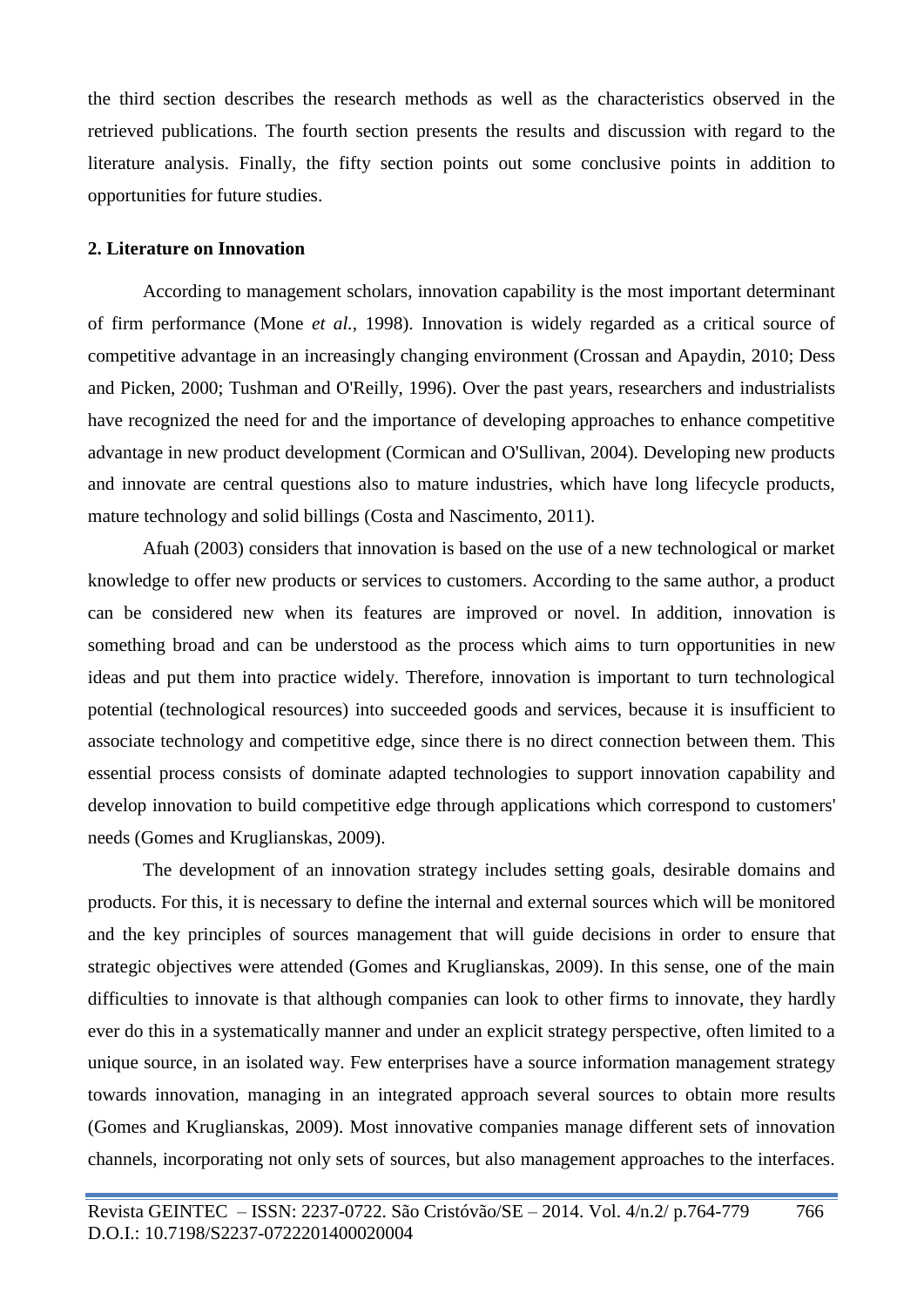They maintain multiple external sources and explain a clear strategy for using information sources to innovation (Linder *et al.*, 2003).

In Brazil, national companies initially imitated foreigners and then adapted the products to the local market (Nascimento *et al.*, 2008). Nowadays, after decades of imitation and innovation oriented to affluent groups, many of the competitive innovation opportunities are available in the market. Hence, products designed for the low income population are needed (Nascimento *et al.*, 2008).

Even though innovation definition and innovation management are tightly related each other, there are significant differences between those concepts. Innovation, as mentioned before, deals with products/processes/services which bring successful novelty to the market. On the other hand, innovation management regards the processes, activities and tasks which try to establish a culture towards the constant generation of innovation in a firm environment, since nowadays this is a key factor for the survival of a company.

Finally, although innovation has been widely studied in recent years and an unrestricted search of academic publications using the keyword *innovation* generates thousands of articles, yet reviews and meta-analyses are rare and narrowly focused, either around the level of analysis (individual, group, firm, industry, consumer group, region and nation) or the type of innovation (product, process, organizational and marketing) (Crossan and Apaydin, 2010), in addition to the level of innovation (radical and/or incremental). Therefore, this paper investigates the innovation topic through a literature review and analysis of publications in Brazilian operations management journals, using the research methods described in the following section.

### **3. Research Methods**

This paper is a theoretical-conceptual study, based on the classification of Cauchick Miguel (2010) and Berto and Nakano (2000). It aims to achieve a better understanding of the innovation topic based on a literature review and analysis. The analysis was conducted in ten operations management journals published in Brazil: "*Produção*", "*Gestão & Produção*", "*Produto & Produção*", "*Revista Produção Online*", "*Gestão Industrial*", "*Revista de Administração e Inovação (RAI)*", "*Revista de Administração Contemporânea (RAC)*", "*Revista de Administração da USP (RAUSP)*", "*Revista Eletrônica de Administração (REAd)*", and "*Revista de Administração Mackenzie (RAM)*". It was a search using the keyword "innovation" (and "*inovação*" – a correlate term in Portuguese) in the title field. Next, an abstract analysis was carried out to verify if the paper were within the context of the study. An analysis of the types of innovation stated in the papers was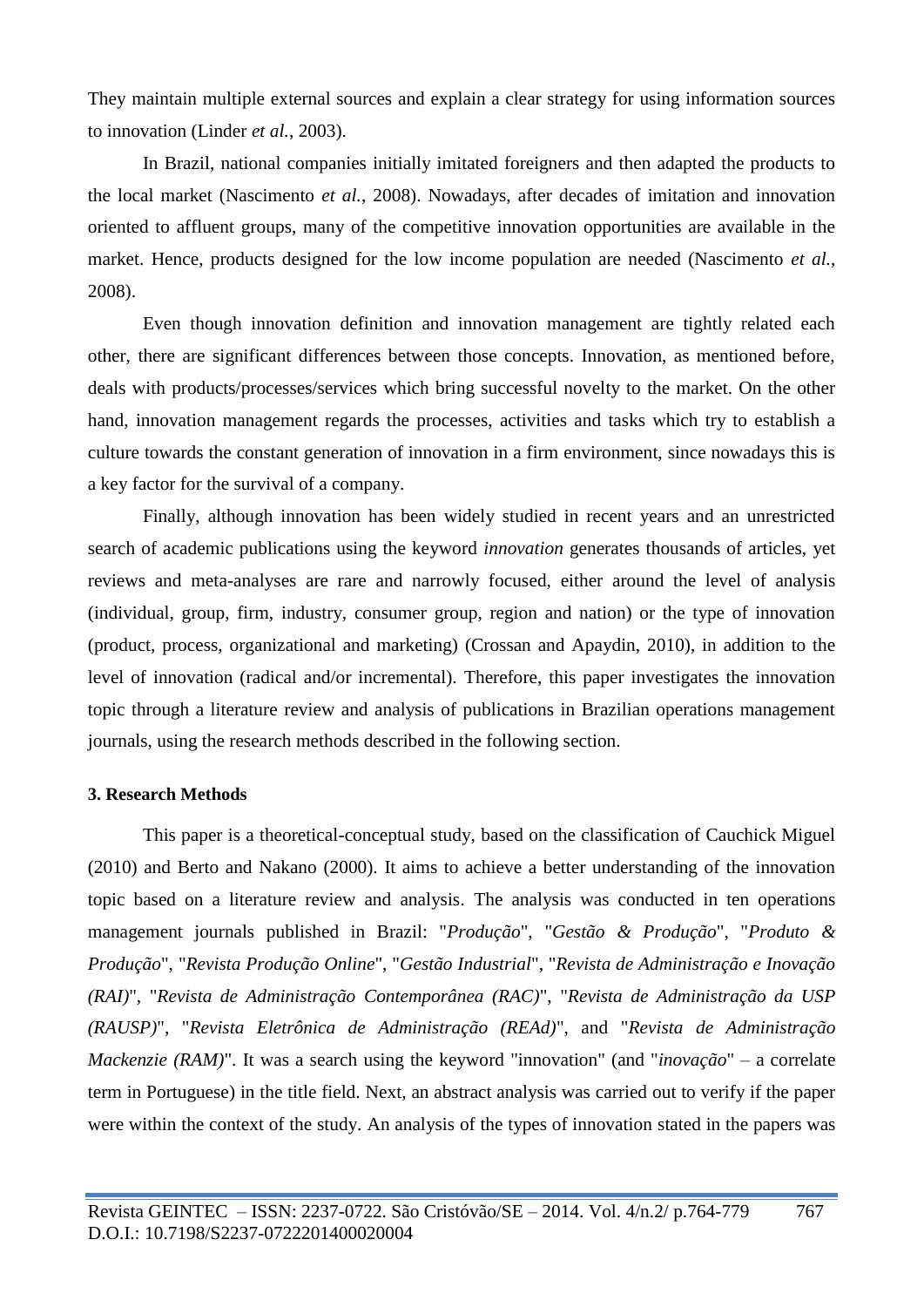conducted. It was considered the typology described by the Oslo Manual (OECD, 2005, pp. 16-17, 48-49; Coral *et al.*, 2011), namely:

a) **Product (goods or services) innovation:** introduction of a new or significantly improved good or service, relative to its features. Includes considerable improvements in technical specifications, parts and materials, software, user interface or another functional characteristics;

b) **Process innovation:** implementation of a new or significantly improved production process (involves techniques, equipment and software used to produce benefits or services) or delivery (interest in enterprise logistics and packaging equipment, software and techniques to provide materials, allocate supplies in the company, or finished products delivery methods). This includes significant changes in techniques, equipment and/or software;

c) **Organizational innovation:** refer to the implementation of new organizational methods and may be changes in business practices, in organization of the workplace or in external relations of the company;

d) **Marketing innovation:** involve the implementation of new marketing methods. May include changes in product appearance and its packaging, product dissemination and distribution and methods for setting prices of goods and services.

The innovation intensity (incremental or radical) was also considered in the publications. The evaluation was conducted based on the following definitions (HBE, 2003; Coral *et al.*, 2011):

a) **Incremental innovation:** normally understood as the improvement of existing product or process whose performance has been significantly improved or reconfiguration of an existing technology for other purposes. Commonly, incremental innovation is safer than radical innovation besides bringing return on investment easily in a reasonable time, because typically are made inside companies;

b) **Radical innovation:** product or process whose characteristics, attributes or use differ significantly when compared to existing products and processes. Such innovations can involve radically new technologies or can be based on a combination of existing technologies to new uses. Radical innovation brings a technological revolution, leading to the extinction what existed before it.

Besides the innovation types and intensity, the industrial economy sectors, which were the aim of the studies, were checked, as well as the classification of the journals in Webqualis (Qualis-CAPES) journal evaluation system. The research methods adopted in the publications as well as the paper's objective were also considered (to assess what innovation approach was used). All the results concerning those issues are presented next.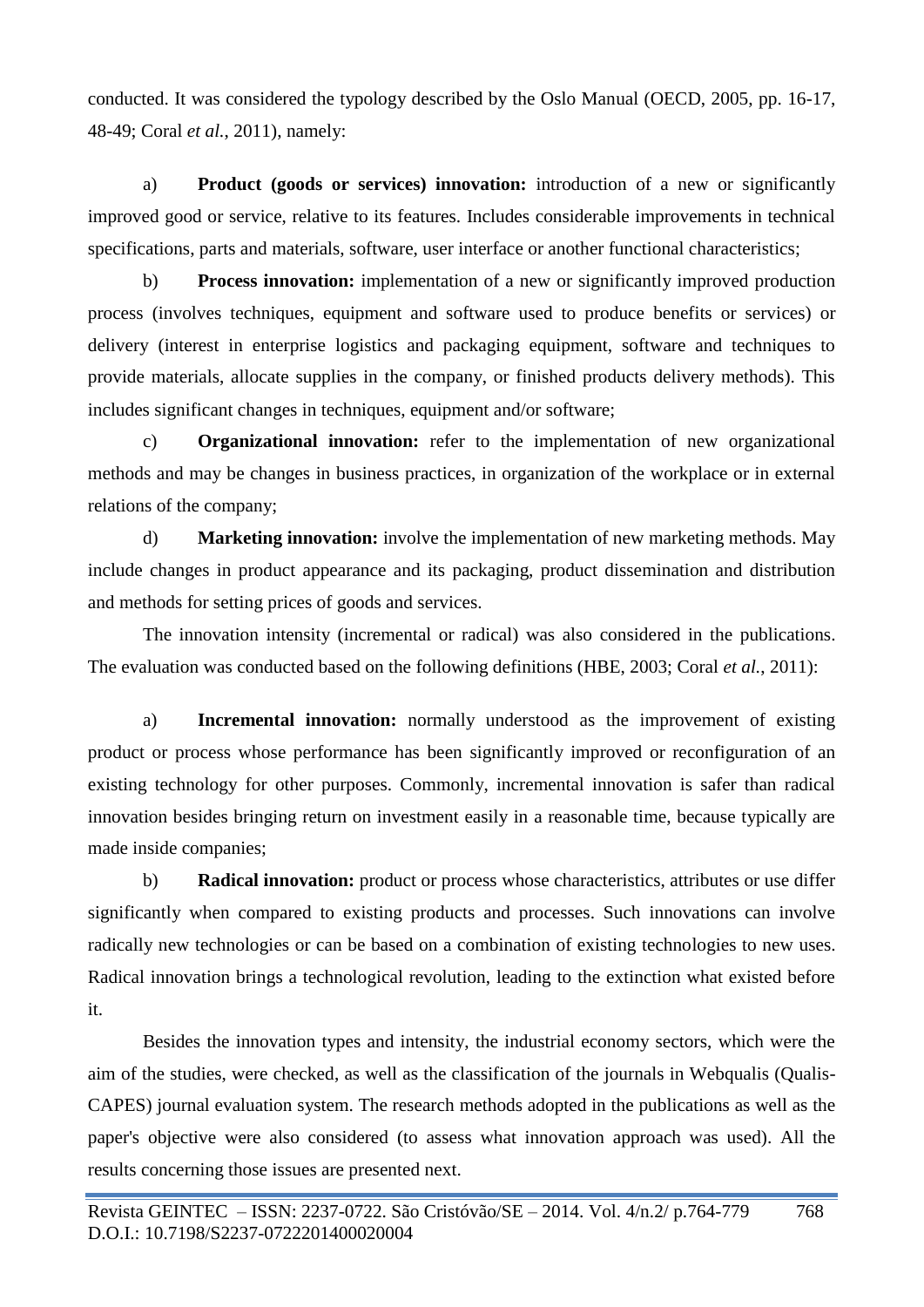### **4. Results and Discussion**

In this section, the obtained results are discussed after the analysis of publications regarding innovation in Brazilian operations management journals. Innovation level (radical and/or incremental), types (product/service, process, organizational and/or marketing), and general framework are then discussed in the subsections 4.1, 4.2 and 4.3.

#### **4.1. General publications demographics**

One hundred eighty two articles were identified in the ten journals mentioned in Section 3. Those articles have innovation as the central topic. It is important to point out that articles investigating aspects of innovation outside Brazil were eliminated, since the main interest was to understand how innovation management have been studied in the country. The journal "RAI – *Revista de Administração e Inovação*" was the one with has the highest number of published articles (66 papers), what could be expected due to the fact that this is one of the journal subjects. RAI is followed by "RAUSP – *Revista de Administação da USP*" (24 papers), "RAC – *Revista de Administação Contemporânea*" (23 papers) and "REAd – *Revista de Administação da UFRGS*". In addition, it was observed that journals focused on the managerial viewpoint have more publications about innovation than journals more related to production and operations management. For example, "*Gestão Industrial*", a more focused production and operations management journal and the most highlighted in terms of papers regarding innovation, has 17 papers, which is lower than the previous journals (more focused on managerial aspects).

Figure 1 shows the number of papers published by year and the most used research methods in the publication portfolio. It is possible to notice that publications on innovation issue began to emerge in 1979. However, by 2000 the issue was not yet intensively studied, a fact that started from the following year (2001), the first peak of publications. Since then, the number of studies has grown until 2009, the year with the highest number of investigations on the topic, stabilizing thereafter. It is important to mention that until 1990, only RAUSP papers were analyzed since the other journals did not existed in the period from 1979 to 1990.

Regarding methodological aspects, case studies (single or multiple) have been largely the most adopted research method (55% of the portfolio) in Brazilian publications. In general, the studies investigate innovation characteristics in certain companies or clusters to identify the existence of these features as well as the influence degree in the innovation development in these locations. It is worth stressing that a large amount of case studies are not rigorous in terms of methodological research. Other research methods include: surveys (13%), where scholars normally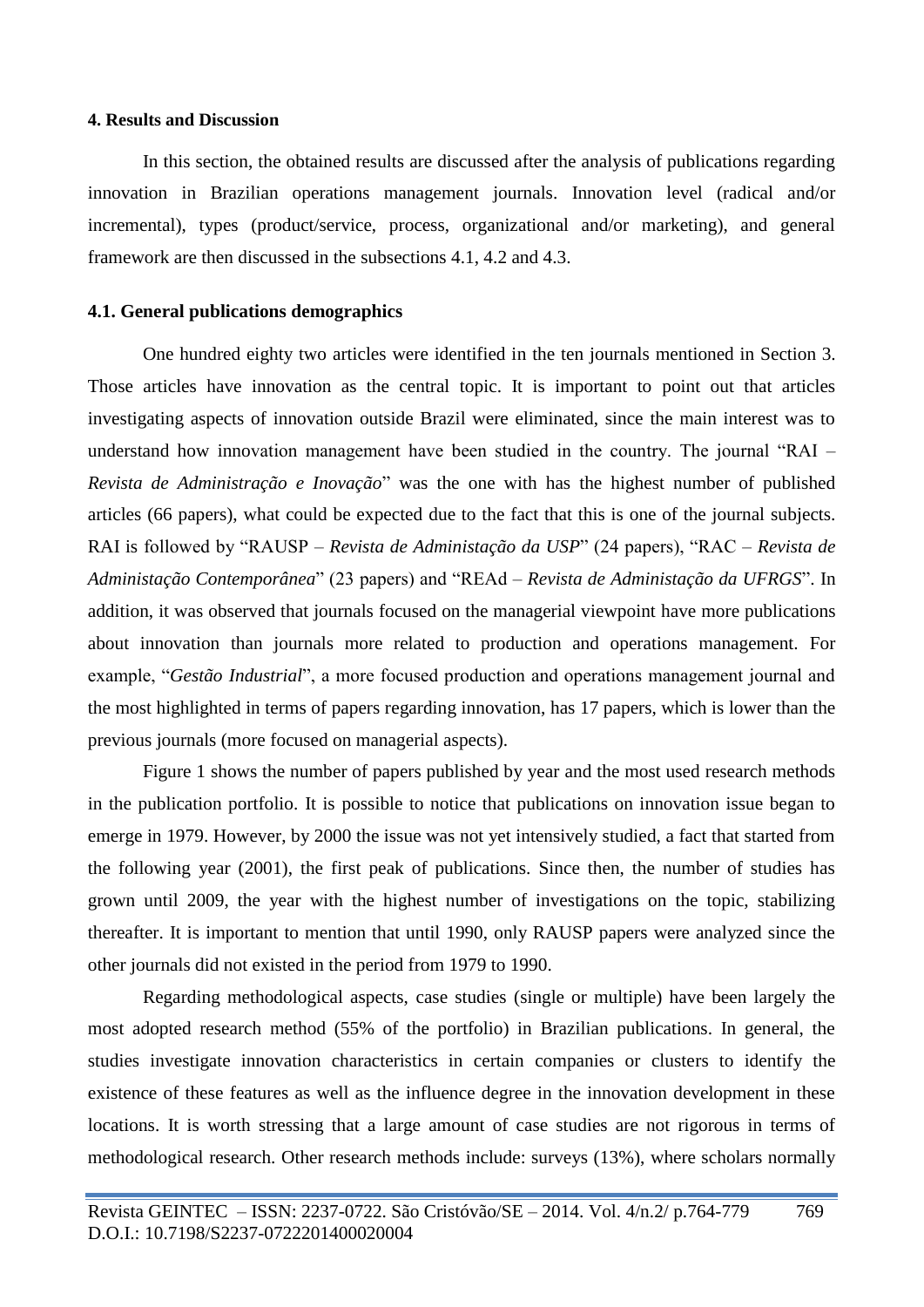aim to show a current picture of a given subject or to test hypothesis; theoretical-conceptual studies (11%), where authors try to create new theories and/or concepts that contribute to the knowledge; and theoretical modeling (10%), where usually authors create a conceptual model towards the creation of a better innovation management culture.



Source: developed by the authors.

Another analysis was about which economy sectors are of greater interest in innovation studies. Most papers deal with the topic considering companies and sectors in a general manner, not focusing in a specific industrial segment. On the other hand, there is a significant number of articles which study sectors that have been important technological advances, such as food industry (Rodrigues et al., 2012; Macêdo et al., 2011; Cabral, 2007), oil and gas (Antunes Júnior et al., 2011; Silvestre and Dalcol, 2008; Pellegrin et al., 2007; Leite et al., 2006), computing (Diegues and Roselino, 2012; Moreira and Vargas, 2012; Malachias and Meireles, 2009), electrical (Pinto and Maisonnave, 2012), and electronics (Zen and Fracasso, 2012; Perin et al., 2004).

During the content analysis, it was observed a great variety of approaches within the subject (innovation) in another less addressed areas, such as: NASA (Quinello, 2009) in a longitudinal case study; ceramics (Assunção and Sicsú, 2001; Scur and Garcia, 2008); flowers delivery (Costa et al., 2012); personal hygiene, perfumery and cosmetics (Vilha and Quadros, 2012); prepared desserts (Moretti et al., 2010) etc. There is also another area in publications, which comprises the studies about government policies (national, regional or even municipal) (França Junior and Frasson, 2010; Dudziak and Plonski, 2008; Pereira and Kruglianskas, 2006; Calligaris and Torkomian, 2003; Marcovitch et al., 1991). In general, those studies aims to provide incentives for the generation of innovative projects.

Although the innovation concept was expanded in recent years (as mentioned in this paper's introduction), the technological aspect still remains stronger. This is corroborated analysing that the main specific sectors exposed before were all related to technological features (oil and gas,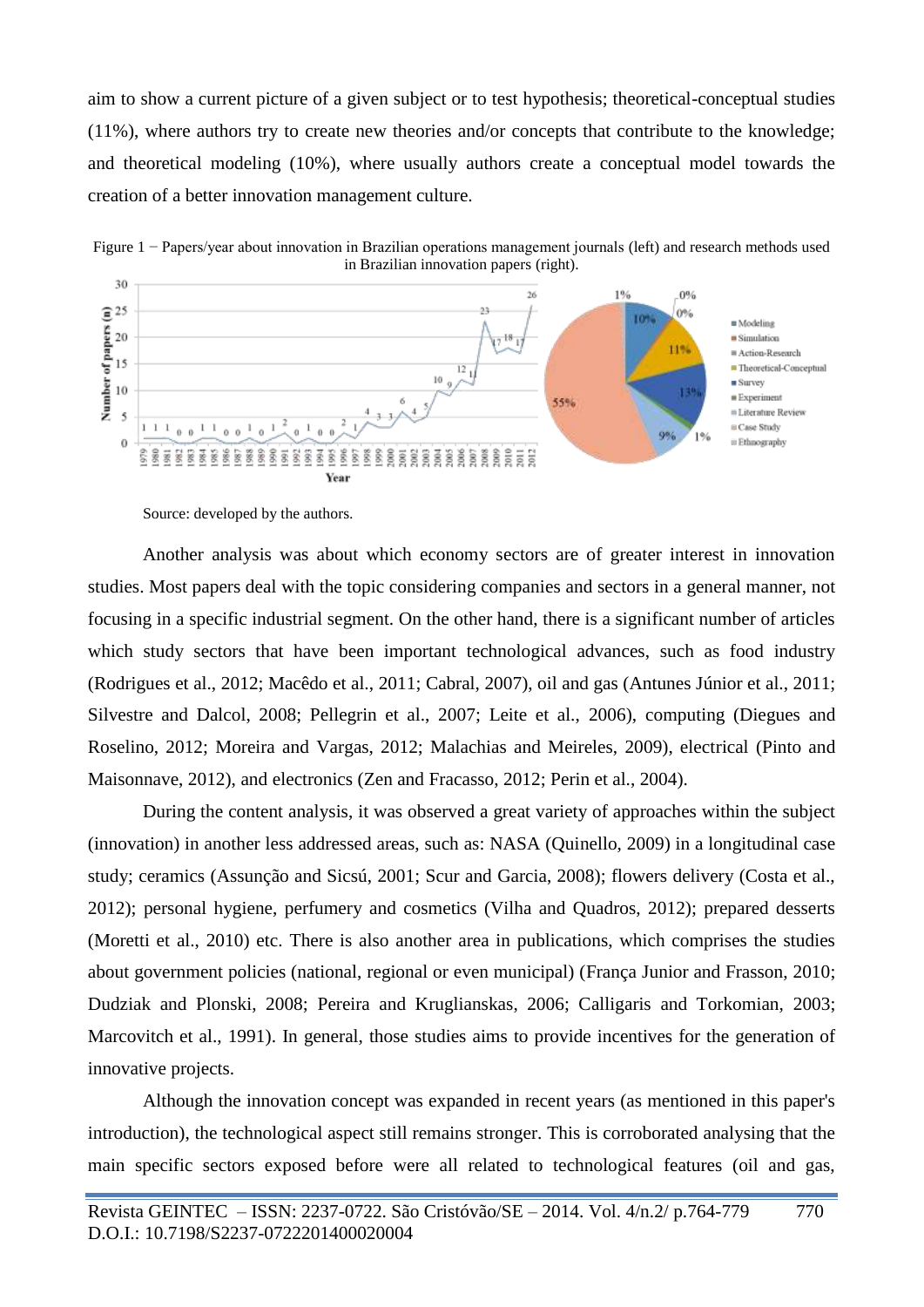electronics, computing and electrical industry). Yanez *et al.* (2010) corroborate this stating that as the interest in Technology and Innovation Management (TIM) have been grown so did the journal outlets and the number of professional associations dedicated to the research and education in the field. The cited authors mention ten journals specialized in the subject and some associations and conferences focused on TIM (such as IAMOT and PICMET), due to the growing interest about the subject of innovation. Furthermore, a substantial amount of articles studies the university-company cooperation relationship and cooperation networks. The majority of these papers considers the investigation of features that contribute to the innovation prospection and generation as well as the variables influencing the benefits and/or problems in the relationship between private companies and universities.

Another emerging approach concerning innovation deals with environmental issues that companies have been facing in the last years. It was found that especially product and process innovation contribute to a better use and disposal of natural resources, starting from the product and/or process design. Nevertheless, Gonçalves-Dias *et al.* (2012) state that there is a high level of complexity on the integration of *green competences* in product development activities. Although this is a difficult process, the improvement of environmental features brings technical, social, cultural and financial benefits to firms and the surrounding communities.

### **4.2. Innovation level**

Table 1 shows the results about the innovation level by journal. It is worth mentioning that if a given paper talks about two types (radical and incremental innovation), both types were considered in the counting. Most articles do not specify the innovation level studied. This occurs because a great amount of papers gives preference to discuss the topic in a broad sense, such as the influence of organizational learning, culture, clusters, etc. on innovation or innovation management as well as how laws and other methods to support innovation contributes in this process. RAI is the journal with more studies in radical or incremental innovation, since it has the highest amount of papers published. This may be due to it is a specialized journal on the subject.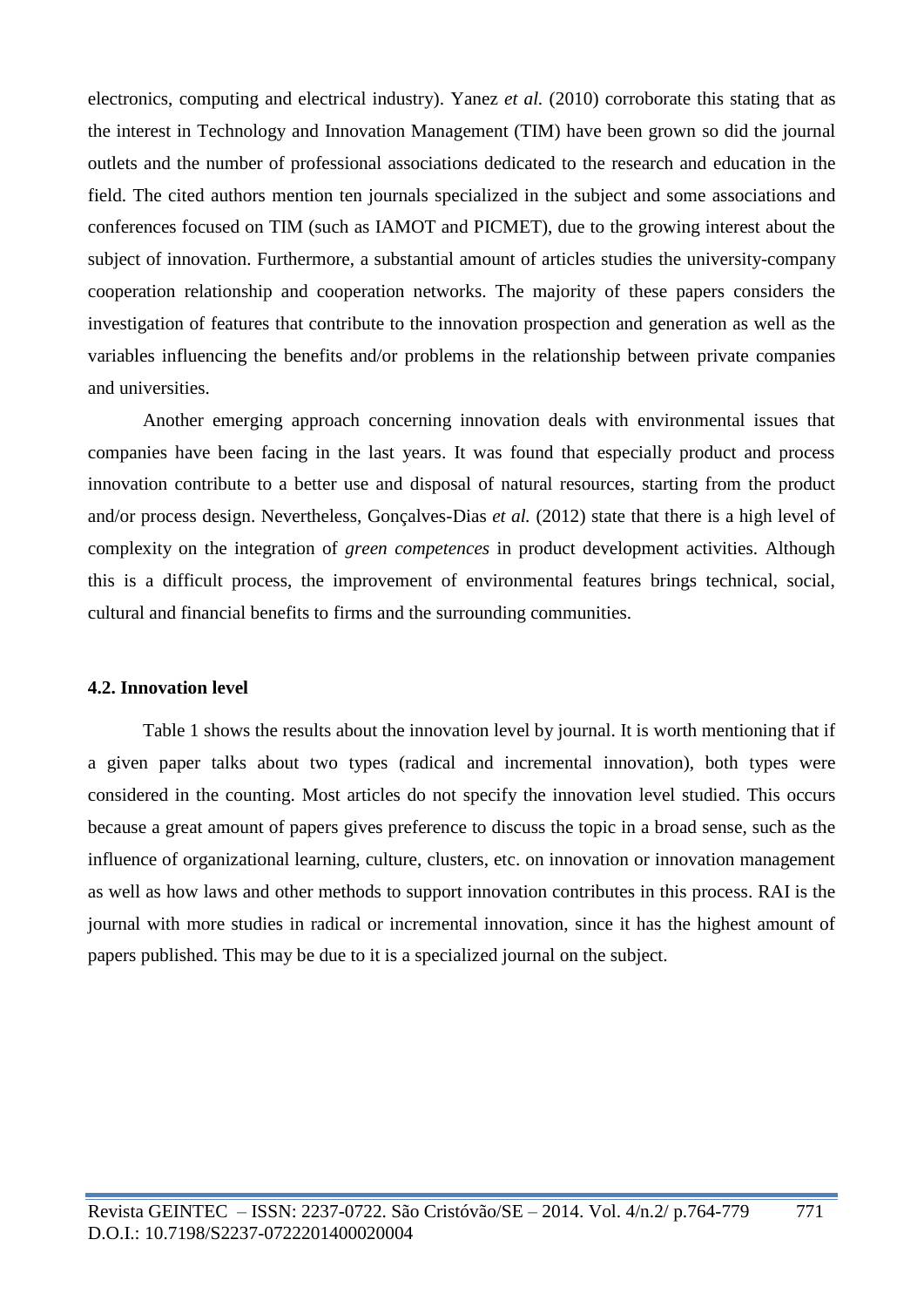|                                                 | <b>Qualis-</b><br><b>CAPES</b><br>(Eng. III) | <b>Not</b><br><b>Specified</b> | Radical<br><b>Innovation</b> | <b>Incremental</b><br><b>Innovation</b> | <b>Total innovation</b><br>level per journal |
|-------------------------------------------------|----------------------------------------------|--------------------------------|------------------------------|-----------------------------------------|----------------------------------------------|
| Revista Produção Online                         | B <sub>4</sub>                               | 7                              | $\overline{2}$               | $\overline{2}$                          | 4                                            |
| Produto & Produção                              | <b>B4</b>                                    |                                | 3                            | 1                                       | 4                                            |
| Produção                                        | <b>B2</b>                                    | 4                              | $\mathfrak{D}$               | 1                                       | 3                                            |
| Gestão & Produção                               | B <sub>2</sub>                               | 4                              | 3                            | 3                                       | 9                                            |
| Gestão Industrial                               | <b>B5</b>                                    | 14                             | $\overline{2}$               | 2                                       | 4                                            |
| Revista de Administração e<br>Inovação (RAI)    | B <sub>4</sub>                               | 11                             | 35                           | 30                                      | 65                                           |
| Revista de Administração<br>Contemporânea (RAC) | <b>B4</b>                                    | 14                             | 5                            | 9                                       | 14                                           |
| Revista Eletrônica de<br>Administração (REAd)   | B <sub>4</sub>                               | 17                             | 3                            | $\overline{4}$                          | 7                                            |
| Revista de Administração da<br>$USP$ (RAUSP)    | B <sub>5</sub>                               | 15                             | 7                            | 5                                       | 12                                           |
| Revista de Administração<br>Mackenzie (RAM)     | B <sub>4</sub>                               |                                | $\mathfrak{D}$               | $\mathfrak{D}$                          | 4                                            |
| <b>Total</b>                                    |                                              | 87                             | 64                           | 59                                      | 127                                          |

Table 1 − Innovation levels by journal.

Source: developed by the authors from journal databases.

Analysing the Qualis-CAPES classification, one can observe that the journals *Produção* and *Gestão & Produção* are the most qualified in the portfolio considered. In addition, these journals are the only that have impact factor registered in Scimago Journal Rank (SJR, 2014): 0,177 (*Produção*) and 0,200 (*Gestão & Produção*). However, they have fewer numbers of papers in the innovation topic due to the fact of having a higher variety of other topics (besides innovation) regarding production engineering and operations management.

Furthermore, it was perceived that most publications in Brazil deals with current products instead of the development of new goods and services, i.e. investigate an already existing product/service/process/business model and their improvements or possibility of improvements towards innovation. Nevertheless, some exceptions could be found. For example, Aranda et al. (2008) used design of experiments (DOE) to search for improvements in a portable grill, which according to the authors has a new and innovative design. Almeida and Barbosa (2012) report the development of a sachet opener, named *Khort*, which was exposed at Invention & New Product Exposition (INPEX) in 2010 at USA and won the Best America's Invention award.

In addition, it was analysed the trends regarding the innovation level interest in publications since 1998, which are shown in Figure 2. It was considered the last 15 years because in this period There is the highest volume of papers. Moreover, it is important to point out that the papers not specifying the innovation levels were not considered in this analysis by year.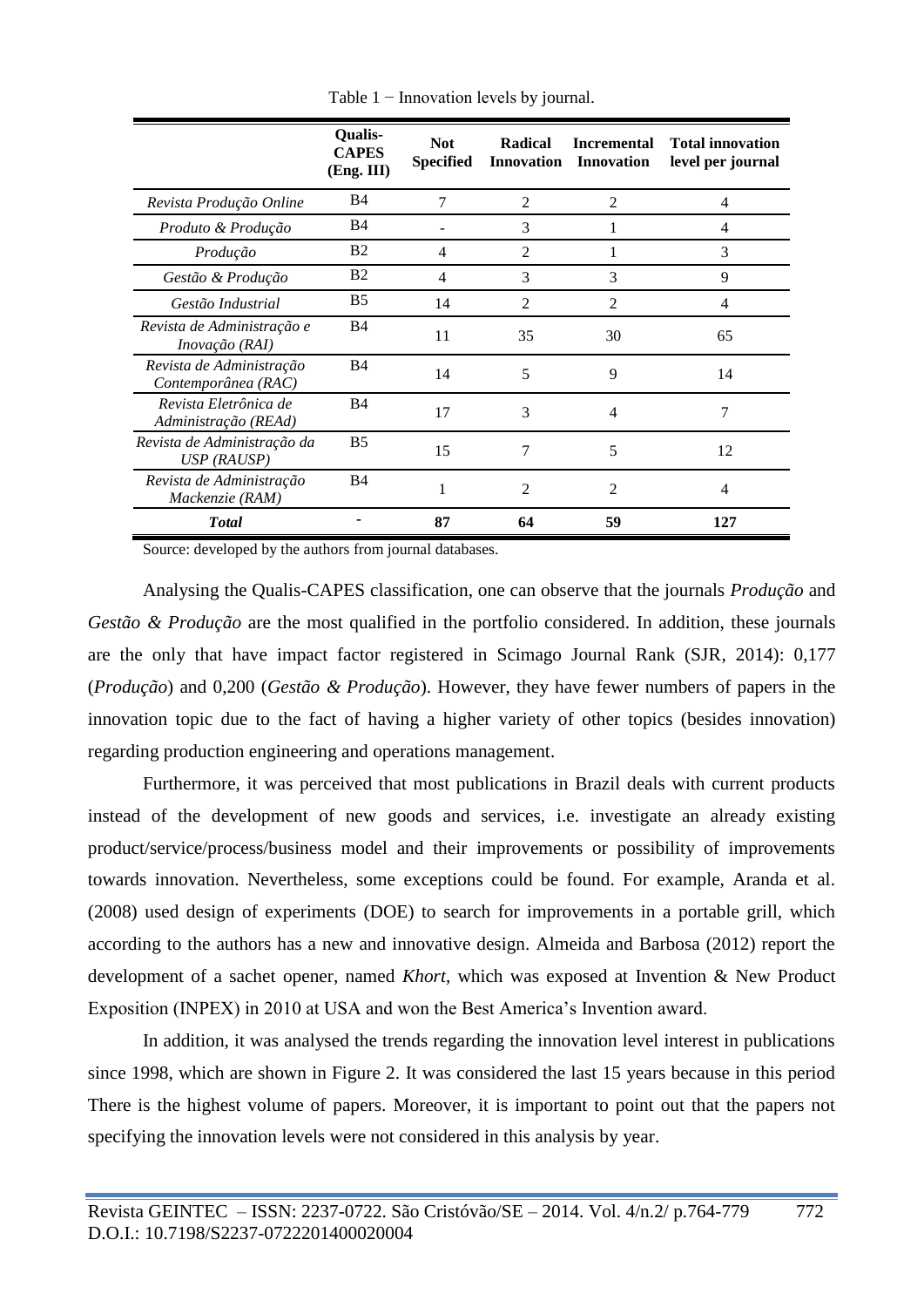

Figure 2 – Innovation levels by year (since 1998)

Source: developed by the authors from journal data bases.

Considering the last 5 years, one can observe that incremental innovation has a growing interest in publications comparing to radical innovation (with a decrease interest in the last 5 years). Types of innovation and approaches are presented and discussed the following subsection.

### **4.3. Types of innovation and approaches discussed**

It was also verified how often product innovations consequently give rise to process innovations, since new procedures and methods are needed to enable product manufacturing. Once again it is important to point out that if a paper mentions more than one innovation approach (i.e. product and process innovation), all approaches were considered, as shown in Table 2, followed by Figure 3, that shows the innovation approaches by year since 1998.

|                                              | <b>Not</b>     | Prod. | Proc.          | Org.           | <b>MKT</b> | <b>Total</b><br>Specified Innovation Innovation Innovation Innovation approaches/journal |
|----------------------------------------------|----------------|-------|----------------|----------------|------------|------------------------------------------------------------------------------------------|
| Revista Produção Online                      | 4              |       | 5              | 5              |            | 13                                                                                       |
| Produto & Produção                           |                |       |                |                |            | 3                                                                                        |
| Produção                                     | 3              | 3     | $\overline{2}$ |                |            | 6                                                                                        |
| Gestão & Produção                            | 4              | 4     | 2              |                | 2          | 9                                                                                        |
| Gestão Industrial                            | 4              | 9     | 7              | 5              |            | 21                                                                                       |
| Revista de Administração e Inovação (RAI)    |                | 26    | 31             | 39             | 13         | 101                                                                                      |
| Revista de Administração Contemporânea (RAC) | $\overline{2}$ | 13    | 11             |                | 0          | 31                                                                                       |
| Revista Eletrônica de Administração (REAd)   | 8              | 4     | 9              | 9              |            | 24                                                                                       |
| Revista de Administração da USP (RAUSP)      | 6              | 9     | 10             | 8              |            | 27                                                                                       |
| Revista de Administração Mackenzie (RAM)     |                | 3     | $\overline{2}$ | $\mathfrak{D}$ |            | 8                                                                                        |
| <b>Total</b>                                 | 33             | 74    | 80             | 77             | 19         | 243                                                                                      |

Table 2 − Innovation approaches by journal

Source: developed by the authors from journal data bases.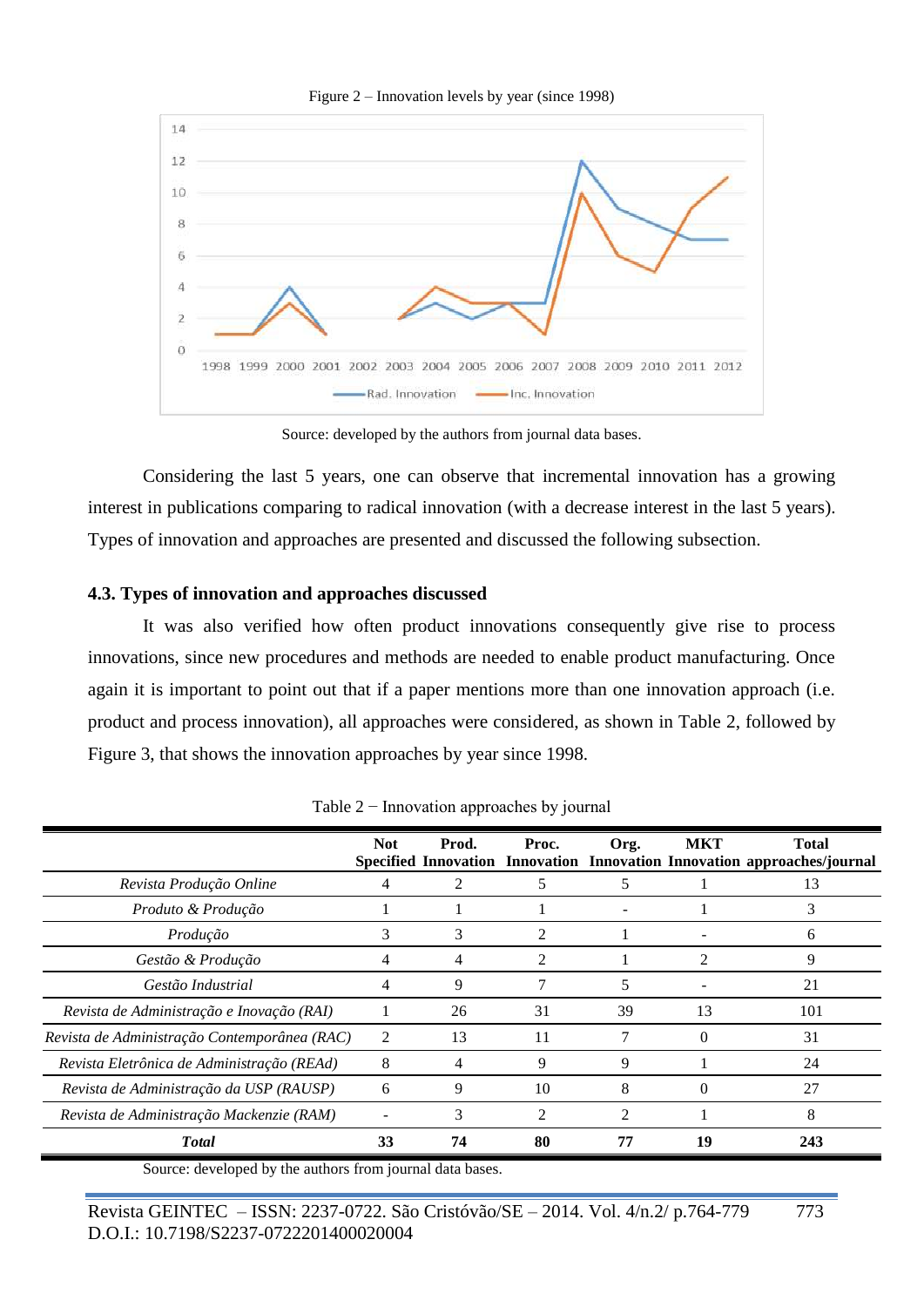

Figure 3 – Types of innovation by year (since 1998)

Source: developed by the authors from journal data bases.

From Table 2, it is observed that 4 of the 10 journals have more studies in process innovation, while 5 have more product innovation approaches. However, process innovation appears to be the most innovation approach studied in the analyzed papers. An emerging and recent interest on organizational innovation was noticed. Especially in more focused business and management journals, papers that deal with the importance of new business models, contributions of the organizational learning, innovation systems, etc. have been published, showing that this is an approach with growing importance to develop an innovation culture that aims to generate better products and processes constantly. In addition, RAI has more organizational innovation approach in its publications, corroborating this growing importance.

It is possible to observe in Figure 3 that the trends regarding each type of innovation are similar. Product, process and organisational innovation have these similarities because many papers consider the innovation management as the central issue, which consequently regards various innovation approaches. Thus, one can infer that the interest in innovation topic has increased in Brazil in a similar way (considering each innovation approach separately) except marketing innovation.

Finally, it was observed that marketing innovation is the approach which has not much attention in publications in Brazil (19 occurrences). This might be an opportunity for future research, since product and process innovation are more studied in the country. Hence, approaches to conduct new ways of disseminate and promote innovations made by companies can be developed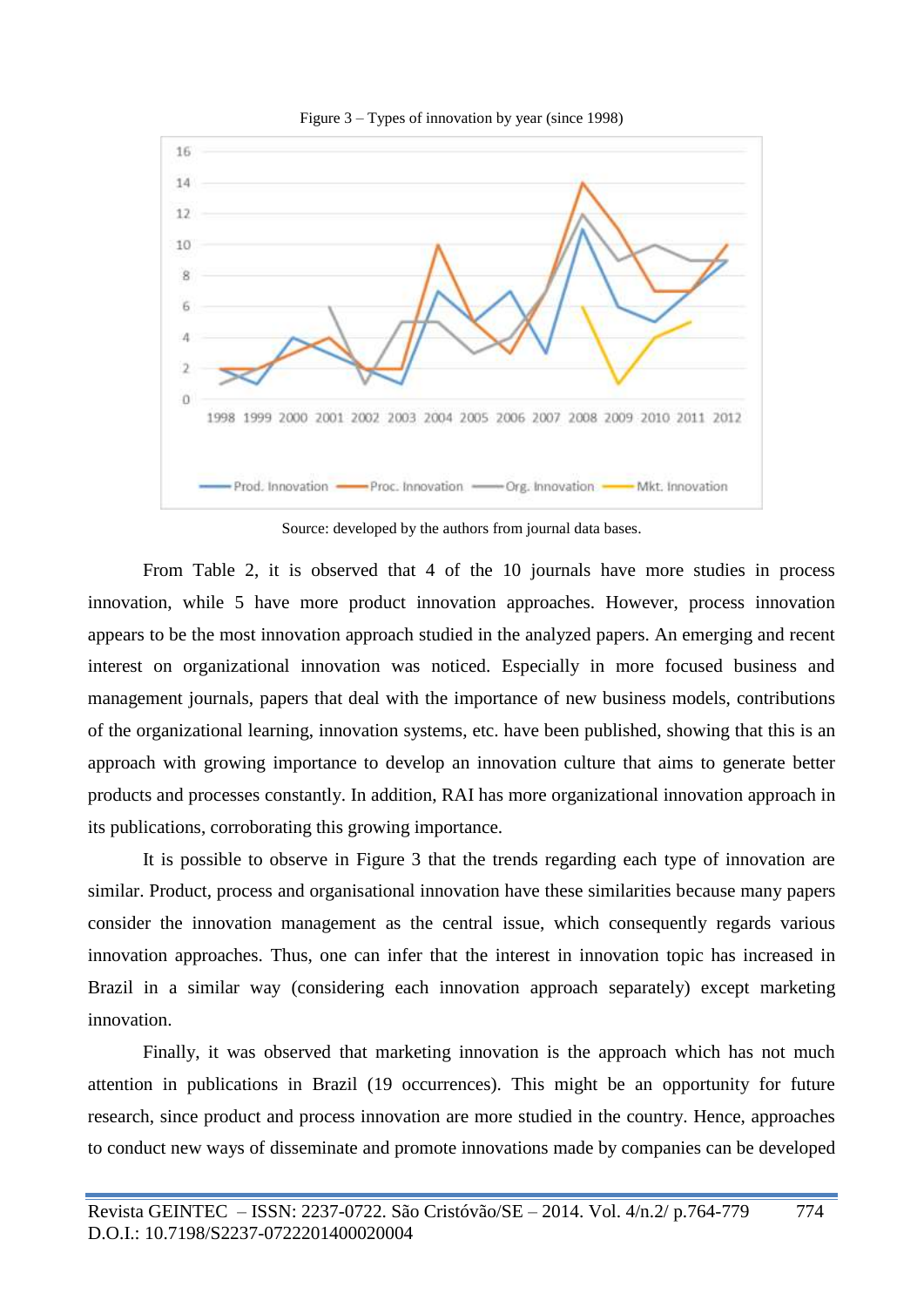to enhance their image and reputation. Having presented the results, the next section presents the main conclusive points of this study as well as future research opportunities.

### **5. Conclusions**

This study analyzed papers regarding innovation in ten Brazilian operations management journals, aiming to find the main characteristics of the studies and what have been studied in the subject in the country. Firstly, it was found that although the concept of innovation has been wide expanded, the majority of the studies still considering the technological innovation concept. This might be explained because of the recent expansion of the concept, in 2005, through the Oslo Manual. However, even the studies developed after this change of innovation definition still give priority to technological characteristics of innovation. In addition, it was observed that a major quantity of the papers deals with product, process and organizational innovation instead of marketing innovation. Additionally, organizational innovation has been growing in the latest years, considering the emergence of new business models and changes in labor relations among companies such as the automotive industry in recent years, for example.

In general, most publications in Brazil investigates the importance of managerial aspects of innovation, such as organizational learning, knowledge management, culture, cooperation networks, local productive arrangements, etc. From the methodological point of view, case studies are the preferred method, followed by survey, modeling and theoretical-conceptual articles. Case studies are more popular because most authors investigated single or multiple companies in their research, pointing out how innovation occurs in the cases considered. Nevertheless, it is worth stressing that a large amount of case studies are not rigorous in terms of methodological research. Furthermore, during the sector analysis, it was discovered that most papers study the industry altogether, without specify an area or type of industry. However, in other articles, oil and gas, informatics, food industry, petrochemical and even government (incentive laws for innovation projects) were the most investigated sectors in Brazil.

Moreover, another important finding was the high growth interest regarding the topic in the last decade. It was identified that the great majority of the studies was developed from 2001 and, since then, a considerable amount of papers have been published in Brazilian operations management journals. This growing interest can be justified with the increasing need to expose what is new and can bring financial benefits, besides environmental, technical and social advantages, considering the innovation concept expansion.

The main limitation that is important to highlight is that this work is part of an ongoing study, which will generate more results and contributions to the innovation topic, with the main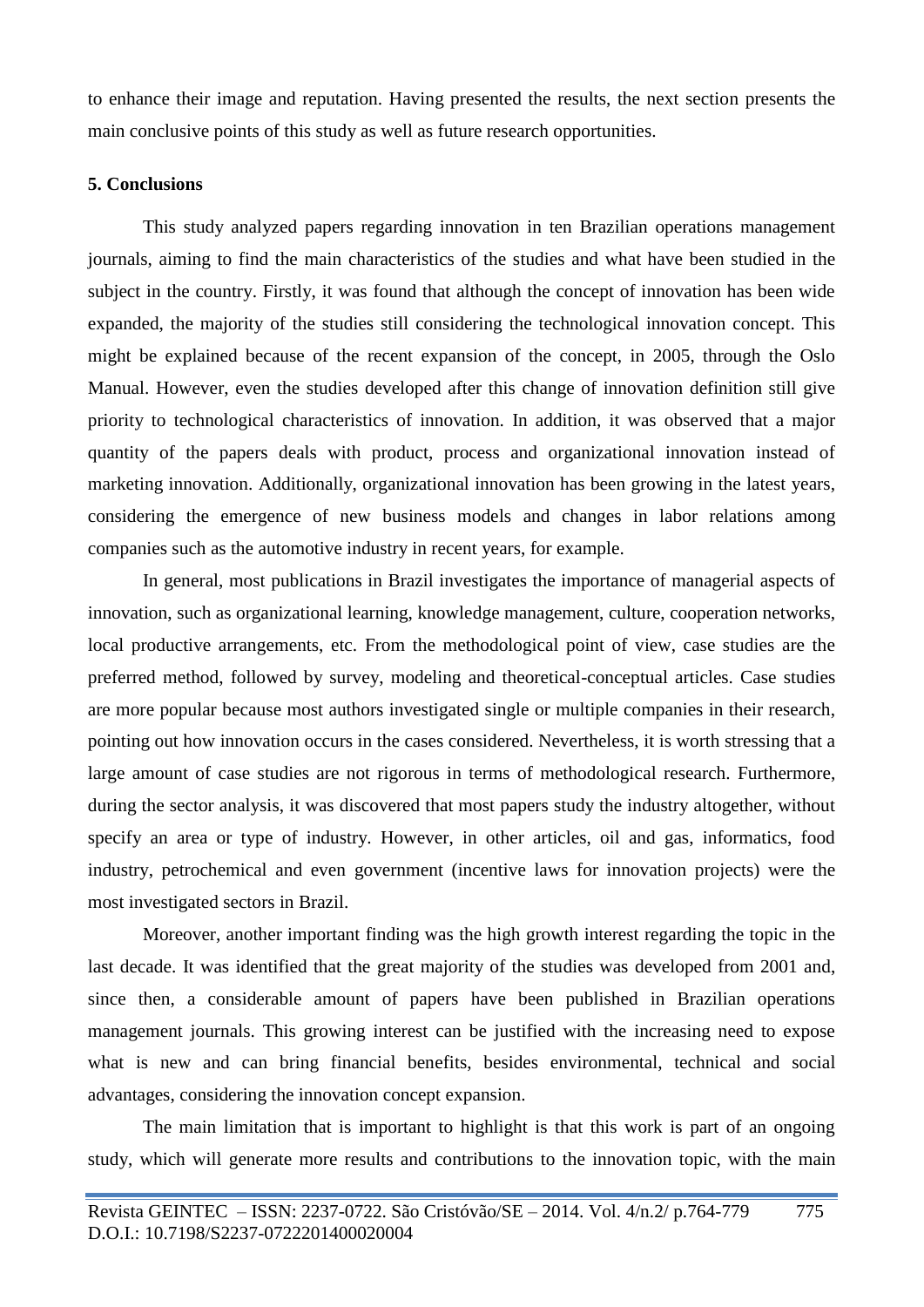objective of present evolutionary aspects of the Brazilian literature about innovation. As opportunities for future research, a separate investigation of each innovation approach (product/process/organizational/marketing) in Brazil is intended to be conducted, finding common and particular characteristics among them. Besides, and extension of the analysis of articles about innovation published worldwide is suggested. This for instance could investigate the topic specifically in other emerging markets, such as Russia, India, or China. In addition, the main characteristics and constructs that impact on innovation management in Brazil are going to be analyzed, to found out what are the most impactful features regarding the subject.

Finally, another possibility is the comparison between innovation studies in Brazil and other developed country, such as USA, Germany, Japan, etc. Additionally, studies about innovation characteristics and advances in the energy and natural resources and renewable energies sectors are another opportunities, since it was noticed few studies (in Brazil) regarding both subjects.

# **Acknowledgments**

The authors would like to thank CAPES (*Coordenação de Aperfeiçoamento de Pessoal de Nível Superior*, a Brazilian government agency for research support) for the doctorate grant as well as CNPq (Brazilian National Council for Scientific Development) for funding this research. This is a expanded and revised version of a paper presented at IAMOT 2013.

# **References**

AFUAH, A. **Innovation management: strategies, implementation and profits**. New York: Oxford University Press. 2003.

ALMEIDA, L.A.; BARBOSA, J.G.P. Khort: an original idea. **Revista de Administração e Inovação**, v. 9, n. 4, p. 265-286, 2012 (In Portuguese).

ANTUNES JÚNIOR, J.A.V.; PELLEGRIN, I.; LEIS, R.P.; ZIMMER, M.V.; VACCARO, G.L.R.; LACERDA, D.P. The processes of organizational learning and innovation: a longitudinal case study (1986-1995) in a company of Brazilian oil sector. **Revista Produção Online**, v. 11, n. 2, p. 526- 564, 2011 (In Portuguese).

ARANDA, M.H.; JUNG, C.F.; TEN CATEN, C.S. Application of a design of experiments for optimization of a technological innovation. **Revista Gestão Industrial**, v. 4, n. 2, p. 116-132, 2008 (In Portuguese).

ASSUNÇÃO, F.O.; SICSÚ, A.B. Capacitação, inovação local e competitividade da indústria de cerâmica vermelha no Nordeste. **Revista Produção Online**, v. 1, n. 1, p. 01-09, 2001 (In Portuguese).

BERTO, R.M.V.S.; NAKANO, D.N. A produção científica nos anais do Encontro Nacional de Engenharia de Produção: um levantamento de métodos e tipos de pesquisa. **Produção**, v. 9, n. 2, p. 65-76, 2000 (In Portuguese).

CABRAL, J.E.O. Determinantes da Propensão para Inovar e da Intensidade Inovativa em Empresas da Indústria de Alimentos do Brasil. **Revista de Administração Contemporânea**, v. 11, n. 4, p. 87-108, 2007 (In Portuguese).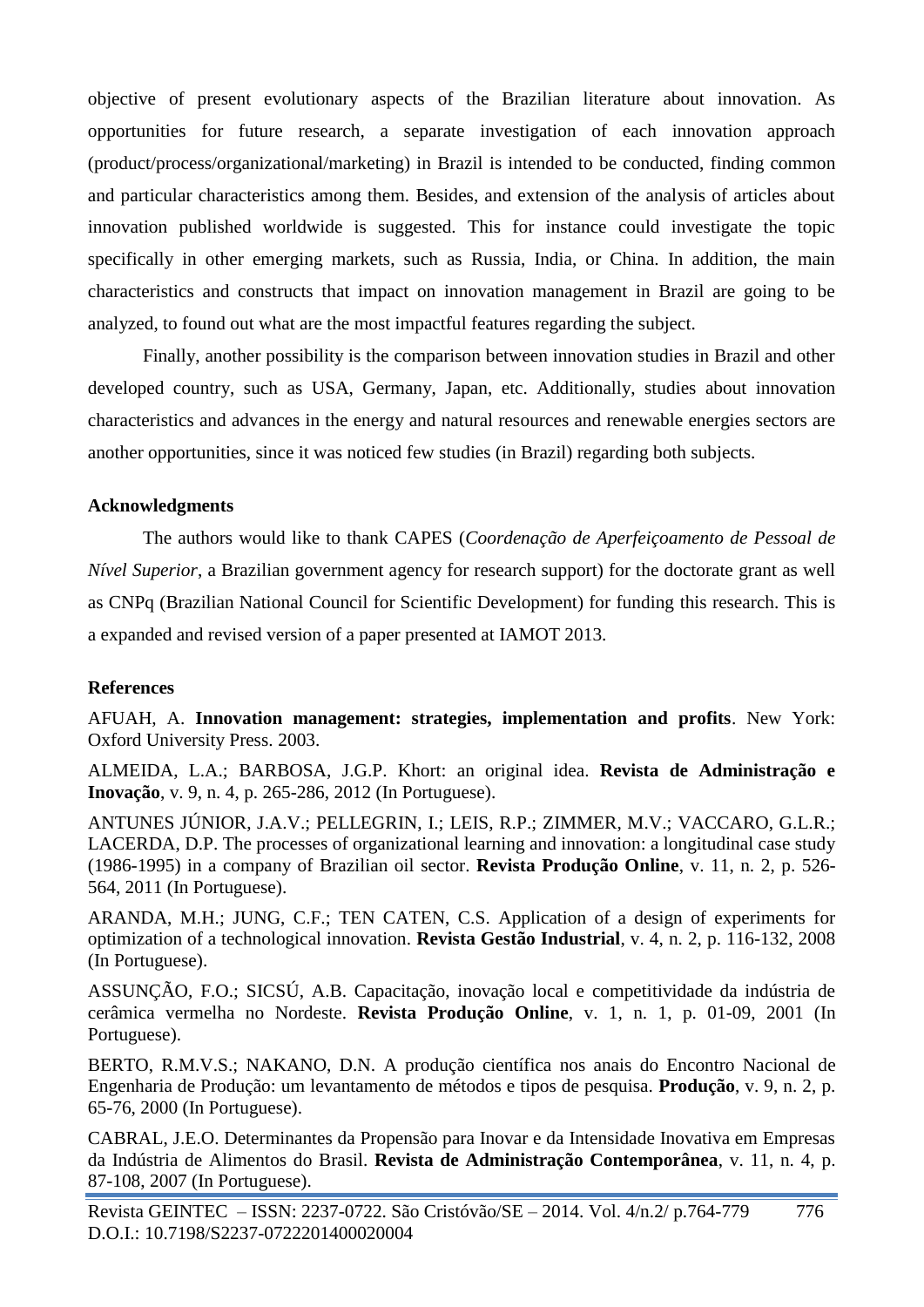CALLIGARIS, A.B.; TORKOMIAN, A.L.V. Benefits from development of techonological projects. **Produção**, v. 13, n. 2, p. 21-32, 2003 (In Portuguese).

CAUCHICK MIGUEL, P.A. **Metodologia de Pesquisa em Engenharia de Produção e Gestão de Operações**. Rio de Janeiro: Elsevier. 2010.

COOPER, R.; EDGETT, S.; KLEINSCHMIDT, E. Portfolio management for new product development: results of a industry practice study. **R&D Management**, v. 31, n. 4, p. 361-379, 2001.

CORAL, E.; OGLIARI, A.; ABREU, A.F. **Gestão Integrada da Inovação: Estratégia, organização e desenvolvimento de produtos**. São Paulo: Atlas. 2011.

CORMICAN, K.; O'SULLIVAN, D. Auditing best practice for effective product innovation management. **Technovation**, v. 24, n. 10, p. 819-829, 2004.

COSTA, D.D.; NASCIMENTO, P.T.S. The Management of Product Development in the Construction Material Industry. **Revista de Administração Contemporânea**, v. 15, n. 1, p. 1-24, 2011 (In Portuguese).

COSTA, R.M.; MELO, P.L.R.; CARDOSO, M.V.; FERREIRA, C.E.C. Internal environment for innovation in an E-commerce company. **Revista de Administração e Inovação**, v. 9 n. 2, p. 05-30, 2012 (In Portuguese).

CROSSAN, M.M.; APAYDIN, M. A Multi-Dimensional Framework of Organizational Innovation: A Systematic Review of the Literature. **Journal of Management Studies**, v. 47, n. 6, p. 1154-1191, 2010.

DESS, G.G.; PICKEN, J.C. Changing roles: leadership in the 21st century. **Organizational Dynamics**, v. 28, n. 3, p. 18-33, 2000.

DIEGUES, A.C.; ROSELINO, J.E. Competitive dynamics and innovation in high tech activities: an analysis of Computer Equipment and Semiconductor industries. **Gestão & Produção**, v. 19, n. 3, p. 481-492, 2012 (In Portuguese).

DUDZIAK, E.A.; PLONSKI, G.A. Innovation law and academic research. **Revista Gestão Industrial**, v. 4, n. 1, p. 01-18, 2008 (In Portuguese).

FRANÇA JUNIOR, N.R.; FRASSON, A.C. Incentive to sports law: a form of technological innovation in the capture of funding for sports at Ponta Grossa – Panorama 2000-2009. **Revista Gestão Industrial**, v. 6, n. 3, p. 203-217, 2010 (In Portuguese).

GOMES, C.M.; KRUGLIANSKAS, I. Practices of the Management of External Sources of Technological Information and Innovative Performance of Brazilian Companies. **Revista de Administração Contemporânea**, v. 13, n. 2, p. 172-188, 2009 (In Portuguese).

GONÇALVES-DIAS, S.L.F.; GUIMARAES, L.F.; SANTOS, M.C.L. Innovation in development of green products: integrating skills along the supply chain. **Revista de Administração e Inovação**, v. 9, n. 3, p. 129-153, 2012 (In Portuguese).

HBE − Harvard Business Essentials. **Managing creativity and innovation**. Harvard Business School Press, Boston, Massachusets. 2003.

LEITE, L.F.; DUTRA, L.E.D.; ANTUNES A.M.S. Technology development in the petroleum industry: the organizational ambient and its enhancing and impairing aspects. **RAUSP**, v. 41, n. 3, p. 301-314, 2006 (In Portuguese).

LINDER, J.C.; JARVENPAA, S.L.; DAVENPORT, T.H. Toward an innovation sourcing strategy. **MIT Sloan Management Review**, v. 44, n. 4, p. 43-52, 2003.

LÓPEZ-MIELGO, N.; MONTES-PEÓN, J.M.; VÁZQUEZ-ORDÁS, C.J. Are quality and innovation management conflicting activities? **Technovation**, v. 29, n. 8, p. 537-545, 2009.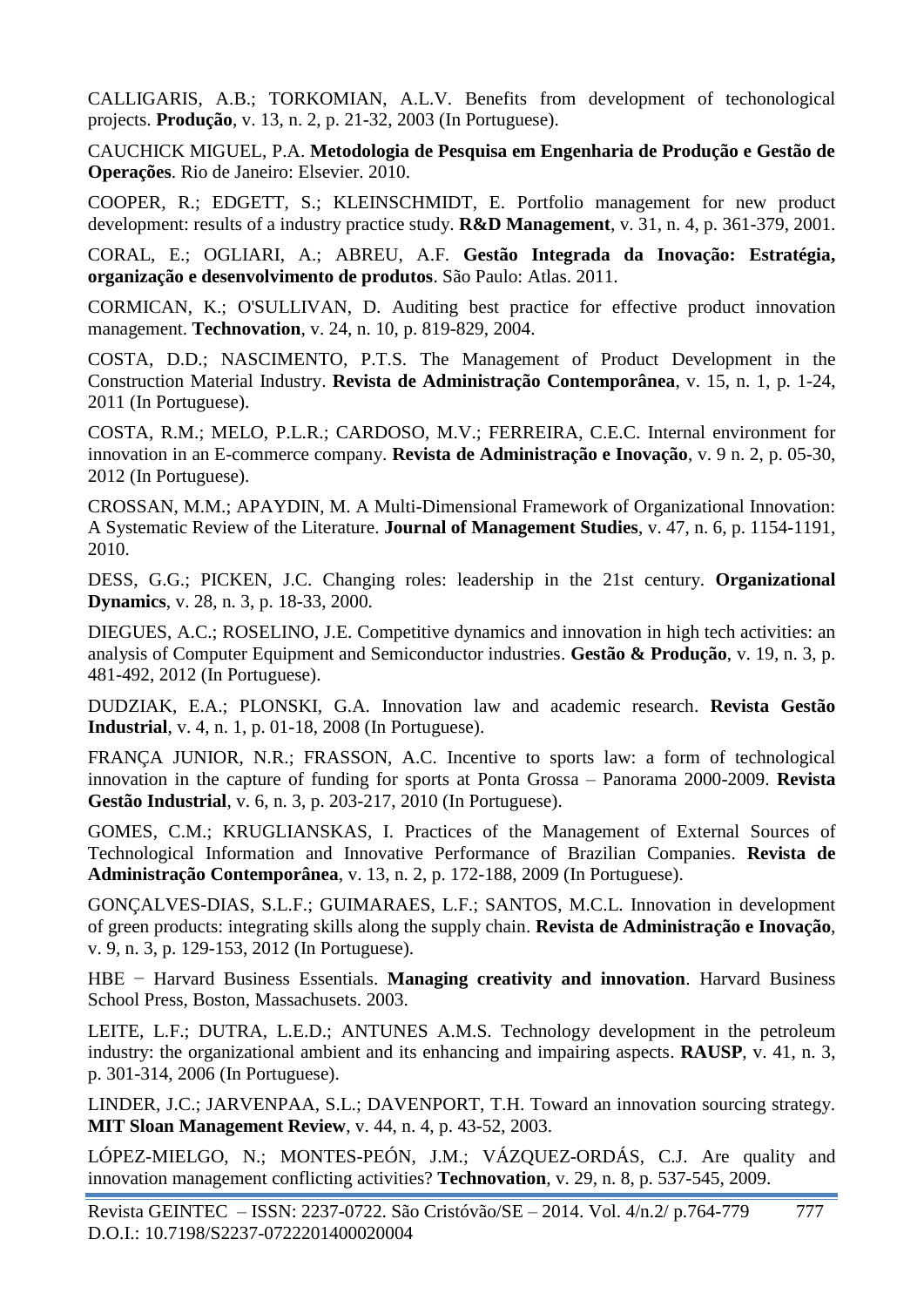MACÊDO, N.M.M.N.; BARROS, R.A.; CÂNDIDO, G.A. Evaluation of learning process and cooperation for innovation: a comparative study between rum industries of brejo paraibano. **Revista Gestão Industrial**, v. 7, n. 4, p. 226-245, 2011 (In Portuguese).

MALACHIAS, C.S.; MEIRELLES, D.S. Technological regime, innovation environment and entrepreneurial performance: an exploratory study of information technology companies. **Revista de Administração e Inovação**, v. 6, n. 2, p. 58-80, 2009 (In Portuguese).

MARCOVITCH, J.; SBRAGIA, R.; STAL, E.; TERRA, J.C.C. Technological innovation and fiscal incentives. **RAUSP**, v. 26, n. 1, p. 43-60, 1991 (In Portuguese).

MONE, M.A.; MCKINLEY, W.; BARKER, V.L. Organizational decline and innovation: a contingency framework. **Academy of Management Review**, v. 23, n. 1, p. 115-132, 1998.

MOREIRA, M.F.; VARGAS, E.R. When the government is the market: government procurement and innovation in software services. **Revista de Administração e Inovação**, v. 9, n. 2, p. 160-181, 2012 (In Portuguese).

MORETTI, S.L.A.; MOYSÉS FILHO, J.E.; PEREIRA, R.D.A. Innovation in product development for the market ready-made desserts: the case of Laffriolée. **Revista de Administração e Inovação**, v. 7, n. 1, p. 22-40, 2010 (In Portuguese).

NASCIMENTO, P.T.S.; OIH YU, A.S.; SOBRAL, M.C. Low income product innovation. **Revista de Administração Contemporânea**, v. 12, n. 4, p. 907-930, 2008 (In Portuguese).

OECD − Organization for Economic Co-Operation and Development. **Oslo manual: guidelines for collecting and interpreting innovation data**. 3ed. European Comission: OECD. Available at: [www.oecd.org/sti/oslomanual.](http://www.oecd.org/sti/oslomanual) 2005. Acessed: nov. 2012.

PELLEGRIN, I.; BALESTRO, M.V.; ANTUNES JÚNIOR, J.A.V.; CAULLIRAUX, H.M. Innovation networks: building and cooperation management for innovation. **RAUSP**, v. 42, n. 3, p. 313-325, 2007 (In Portuguese).

PEREIRA, J.M.; KRUGLIANSKAS, I. Law of technological innovation: effective instrument of incentive for the innovation and the research in Brazil? **Revista Gestão Industrial**, v. 2, n. 2, p. 98- 114, 2006 (In Portuguese).

PERIN, M.G.; SAMPAIO, C.H.; FALEIRO, S.N. O Impacto da Orientação para o Mercado e da Orientação para Aprendizagem sobre a Inovação de Produto: uma Comparação entre a Indústria Eletroeletrônica e o Setor de Ensino Universitário de Administração. **Revista de Administração Contemporânea**, v. 8, n. 1, 79-103, 2004 (In Portuguese).

PINHEIRO, I.A. Fatores do clima organizacional que são motivadores para a inovação tecnológica em um centro de tecnologia. **REAd – Revista de Administração da UFRGS**, v. 8, n. 5, p. 1-22, 2002 (In Portuguese).

PINTO, S.R.R.; MAISONNAVE, P.R. Innovation and investment in the Brazilian electrical sector as viewed by the P&D managers. **Revista de Administração e Inovação**, v. 9, n. 3, 04-27, 2012 (In Portuguese).

QUINELLO, R. An assay on the innovation collateral effect. **Revista Produção Online**, v. 9, n. 2, p. 383-397, 2009 (In Portuguese).

RODRIGUES, L.C.; RECHZIEGEL, W.; ESTEVES, G.; FERNANDES, M.P. Competitive intelligence as business process innovation. **Revista de Administração e Inovação**, v. 9, n. 4, p. 245-264, 2012 (In Portuguese).